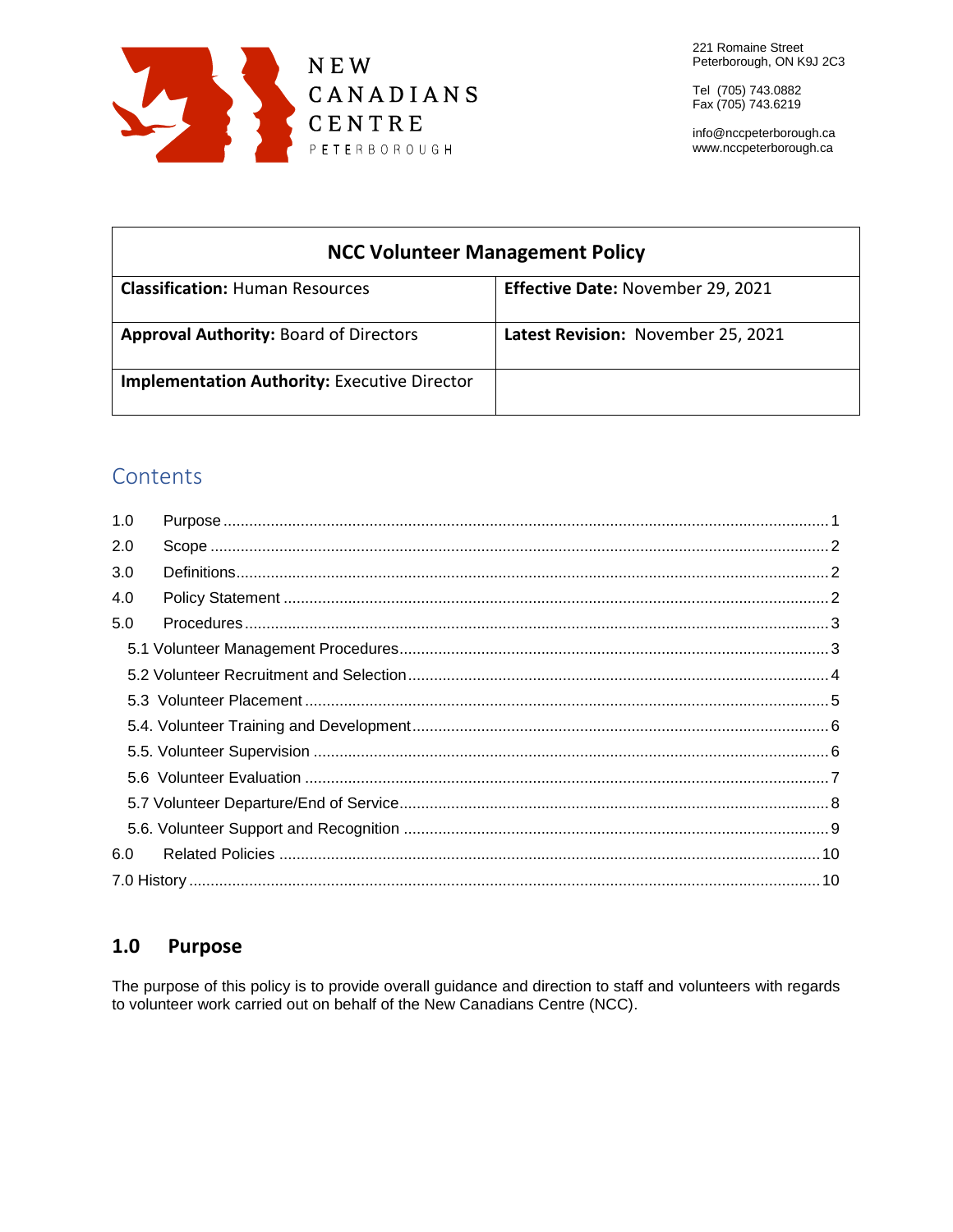

info@nccpeterborough.ca www.nccpeterborough.ca

# <span id="page-1-0"></span>**2.0 Scope**

Unless specifically stated, these policies apply to all volunteers engaged in any activity of the NCC, at any location, including virtual settings. This policy does not apply to members of the Board of Directors while they are carrying out governance-related activities.

These policies are intended for internal management guidance only, and do not constitute, either implicitly or explicitly, a binding contractual or personnel agreement between NCC and any individual doing work for NCC on a voluntary basis.

# <span id="page-1-1"></span>**3.0 Definitions**

**Volunteer:** A 'volunteer' is anyone who, without compensation or expectation of compensation beyond reimbursement, performs a task at the direction of and on behalf of the NCC. Only individuals who are officially accepted and enrolled by the NCC are considered volunteers. Volunteers for NCC will be aged 14 or older. Applications from individuals younger than age 14 will be considered on an exceptional and case-by-case basis.

**Event/occasional volunteers:** For specific activities, the NCC recruits and engages individuals for a specific one-time event or activity; generally these volunteers do not interact directly with clients but rather perform such tasks as collecting donations of goods, setting up or assisting with special events, transporting items. By the nature of the task and level of assessed risk, these volunteers do not require a full application and review process by the Volunteer Administrator. Basic contact information and a meeting to review roles, responsibilities, task description and expectations is required.

**Special Case Volunteers:** The NCC also accepts as volunteers individuals participating in student community service activities, student intern projects, alternative sentencing or diversion programs, corporate volunteer programs, and other volunteer referral programs. In each of these cases, however, a special agreement must be in effect with the organization, school, or program from whom the special case volunteers originate and must identify responsibility for management and care of the volunteers.

**Board of Directors:** While members of the NCC's Board of Directors are considered volunteers, the rights, responsibilities and procedures relating to Board Members are outlined in legislation, NCC's bylaws and other governance-related policies and procedures. Board members may volunteer separately in nongovernance activities of NCC, in which cases this Volunteer Policy will be applicable.

# <span id="page-1-2"></span>**4.0 Policy Statement**

The achievement of the goals of the NCC is best served by the active participation of members of the community. To this end, the NCC accepts and encourages the involvement of volunteers at all levels of the NCC and within all appropriate programs and activities. All staff are encouraged to assist in the creation of meaningful and productive roles in which volunteers might serve and to assist in recruitment of volunteers from the community.

Volunteers may be utilized in all programs and activities of the NCC, and serve at all levels of skill and decision-making. Volunteers should not, however, be utilized to displace any paid employees from their positions.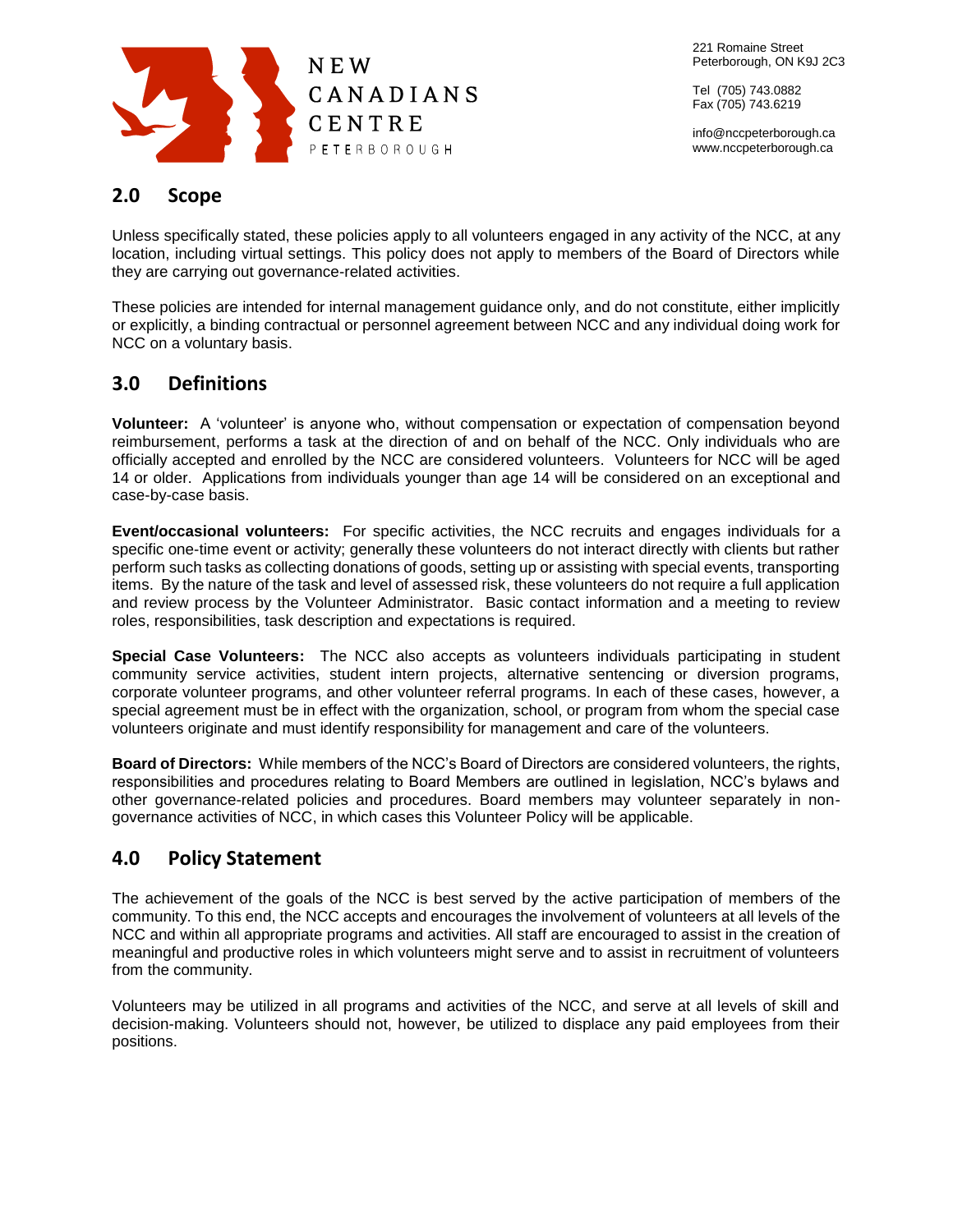

info@nccpeterborough.ca www.nccpeterborough.ca

# **Volunteer Rights and Responsibilities**

Volunteers are viewed as a valuable resource to NCC, its staff, and its clients. Volunteers shall be extended the right to be given meaningful assignments, the right to effective supervision, the right to full involvement and participation, and the right to recognition for work done.

In return, volunteers shall agree to actively perform their duties to the best of their abilities, to abide by all NCC policies and procedures, to communicate proactively about their needs and expectations, and to remain loyal to the goals and procedures of the NCC.

# **Service at the Discretion of the NCC**

The NCC accepts the service of all volunteers with the understanding that such service is at the sole discretion of the NCC. Volunteers agree that the NCC may at any time, for whatever reason, decide to terminate the volunteer's relationship with the NCC.

NCC may at any time, for whatever reason, decide to sever the volunteer's relationship with the NCC. Notice of such a decision should be communicated as soon as possible to the volunteer and to the Volunteer Administrator.

# **Employees and Family Members as Volunteers**

The NCC does not accept the services of staff as volunteers. Family members of staff are allowed to volunteer with the NCC, subject to conflict of interest considerations.

# **Clients and Clients' Relatives as Volunteers**

NCC clients may be accepted as volunteers, where such service does not constitute an obstruction to or conflict with provision of services to the client or to others. Relatives of clients may also serve as volunteers, but will not be placed in a position of direct service or relationship to members of their family who are receiving services.

# <span id="page-2-0"></span>**5.0 Procedures**

# <span id="page-2-1"></span>5.1 Volunteer Management Procedures

# 5.1.1 Maintenance of Records

A system of records is to be maintained on each volunteer with the NCC, including dates of service, positions held, duties performed, evaluation of work, and awards received. Volunteers and appropriate staff shall be responsible for submitting all appropriate records and information to the Volunteer Administrator in a timely and accurate fashion.

As noted in the NCC Protection of Privacy Policy: The personal information of volunteers shall be treated in a like manner to paid employee information and kept confidential, including consent to share requirements. A consent to share statement will be included on the volunteer application form. The Volunteer Administrator will ensure verbal or written confirmation in sharing contact information for the purposes of day-to-day volunteer work (e.g. Sharing contact information among refugee support team members).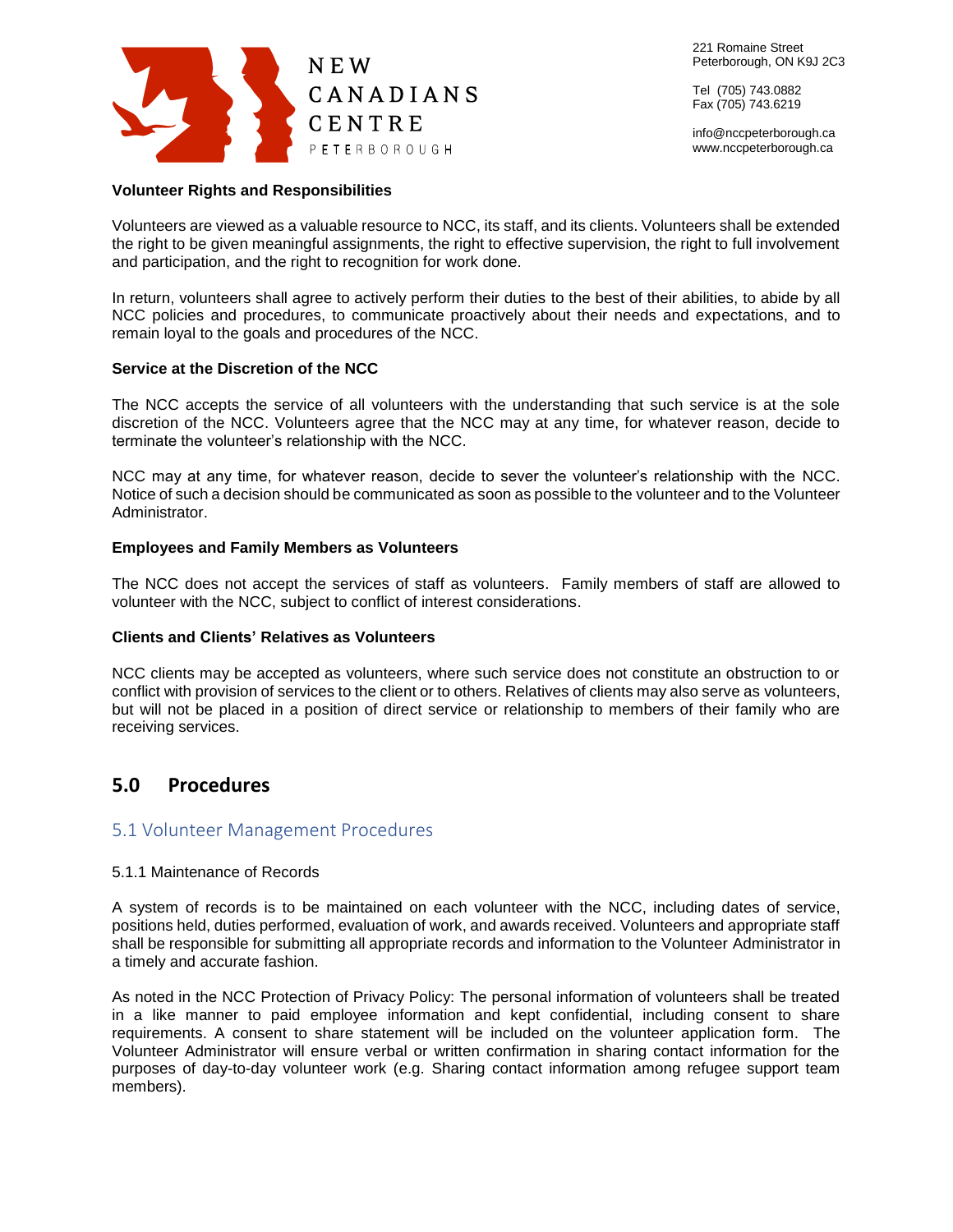

info@nccpeterborough.ca www.nccpeterborough.ca

# 5.1.2 Conflict of Interest

Individuals who have a conflict of interest with any activity or program of the NCC, whether personal, philosophical, or financial shall make their situation known to NCC. Their application to volunteer will be reviewed on a case by case basis, and may be directed to certain restricted roles or not be accepted to serve as a volunteer with the NCC.

# 5.1.3 Representation of the NCC

Volunteers are authorized to act as representatives of the NCC as specifically indicated within their job descriptions and only to the extent of such written specifications.

# 5.1.4 Confidentiality

Volunteers are bound by the NCC Protection of Information policies and are responsible for maintaining the confidentiality of all proprietary or privileged information to which they are exposed while serving as a volunteer, whether this information involves a single staff, volunteer, client, or other person or involves overall NCC business.

Failure to maintain confidentiality may result in termination of the volunteer's relationship with the NCC or other corrective action.

# 5.1.5 Dress Code

NCC respects cultural and religious differences in dress. Volunteers are expected to use good judgment and to show courtesy to their co-workers by dressing in a manner that is presentable and appropriate to a business casual or business environment, depending on the nature of their work.

# <span id="page-3-0"></span>5.2 Volunteer Recruitment and Selection

# 5.2.1 Position Descriptions

Volunteer, just as paid staff, require a clear, complete, and current description of the duties and responsibilities of the position which they are expected to fill. Prior to any volunteer assignment or recruitment effort, a position description must be developed for each type of volunteer position. Position descriptions will be reviewed and updated as needed, or whenever the work involved in the position changes substantially.

# 5.2.2 Staff Requests for Volunteers

Requests for volunteers shall be directed to the Volunteer Administrator who will be responsible to recruit, screen and assign volunteers as appropriate. While staff are encouraged to make suggestions regarding potential volunteers, the Volunteer Administrator is responsible to make contact and follow through with regular volunteer procedures.

# 5.2.3 Recruitment

Volunteers shall be recruited by the NCC on a pro-active basis, with the intent of broadening and expanding the volunteer involvement of the community. Volunteers shall be recruited in a manner consistent with NCC's anti-racism anti-oppression and other relevant policies. The sole qualification for volunteer recruitment shall be suitability to perform a task on behalf of the NCC. Volunteers may be recruited through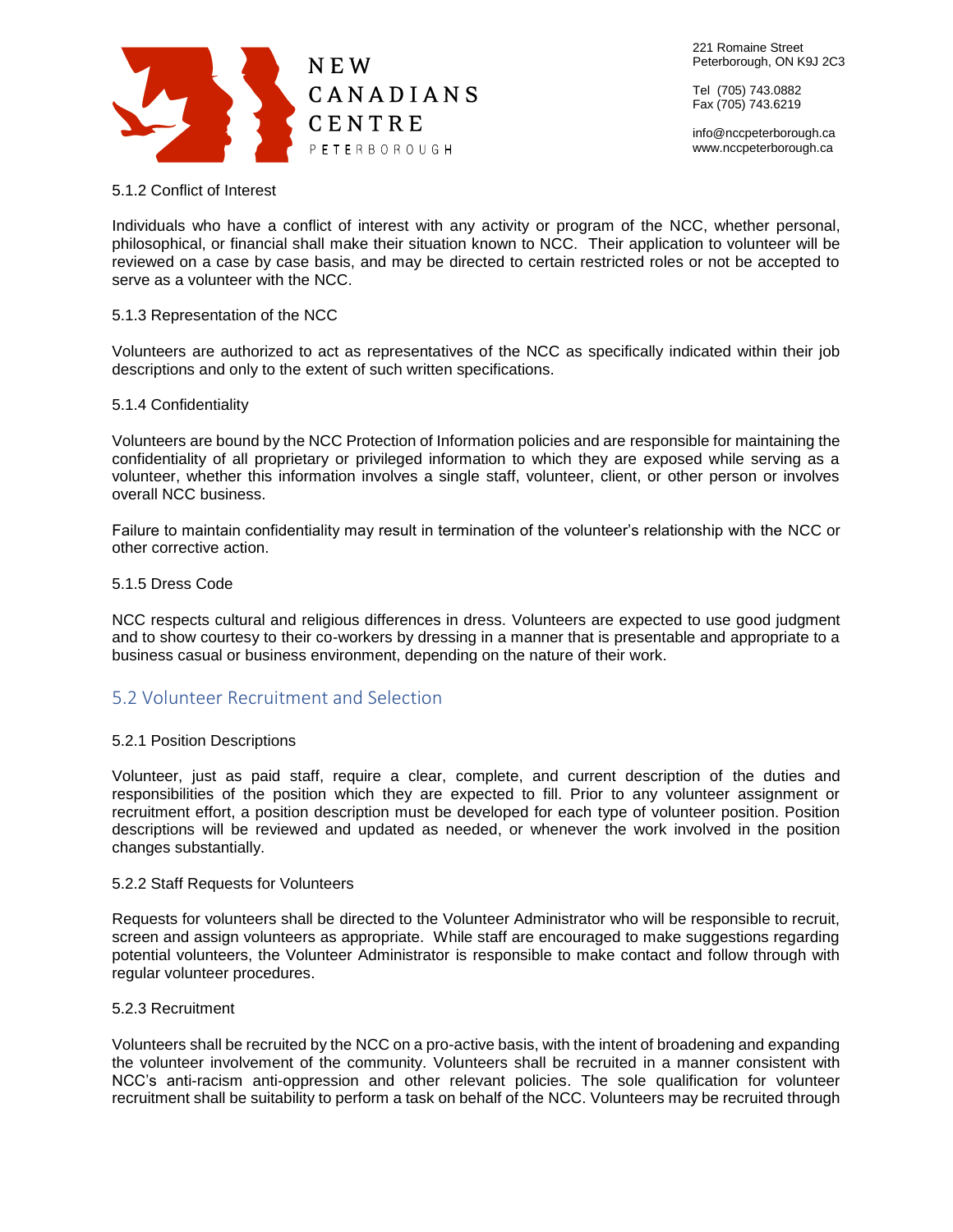

221 Romaine Street Peterborough, ON K9J 2C3

Tel (705) 743.0882 Fax (705) 743.6219

info@nccpeterborough.ca www.nccpeterborough.ca

either an interest in specific functions or through a general interest in volunteering which will later be matched with a specific function.

### 5.2.4 Recruitment of Minors

Volunteers under the age of 14 must have the written consent of a parent or guardian prior to volunteering.

#### 5.2.5 Interviewing

Prior to being assigned or appointed to a position, all volunteers will be interviewed to ascertain their suitability for and interest in that position. The interview will determine the qualifications of the volunteer, their commitment to fulfill the requirements of the position, and answer any questions that the volunteer might have about the position. Interviews may be conducted either in person, by telephone or through online video meeting.

#### 5.2.6 Criminal Records Check

As appropriate for the protection of clients, with the exception of event/occasional volunteers, as part of the application process volunteers are required to submit to a criminal record check, including vulnerable sector, conducted within the last 3 months. After a lapse of service of one year or longer, volunteers are required to re-submit a criminal record check current within the last 3 months.

Volunteers who do not agree to the background check may be refused assignment.

# 5.2.7 Placement with At Risk Clients

Where volunteers are to be placed in direct contact with at risk clients (including children), additional screening procedures may be instituted. These procedures may include reference checks, direct background investigation, criminal investigation, etc. Volunteers who refuse permission for conduct of these checks will not be accepted for placement with clients.

# <span id="page-4-0"></span>5.3 Volunteer Placement

In placing a volunteer in a position, attention shall be paid to the interests and capabilities of the volunteer and to the requirements of the volunteer position. No placement shall be made unless the requirements of both the volunteer and the supervising staff can be met: no volunteer should be assigned to a 'make-work' position and no position should be given to an unqualified or uninterested volunteer.

#### 5.3.1 Acceptance and Appointment

Service as a volunteer with the NCC shall begin with an official notice of acceptance or appointment to a volunteer position. Notice may only be given by an authorized representative of the NCC, who will normally be the Volunteer Administrator. No volunteer shall begin performance of any position until they have been officially accepted for that position and have completed all necessary screening and paperwork. At the time of final acceptance, each volunteer shall complete all necessary enrollment paperwork and shall receive a copy of their job description and agreement of service with the NCC.

#### 5.3.2 Professional Services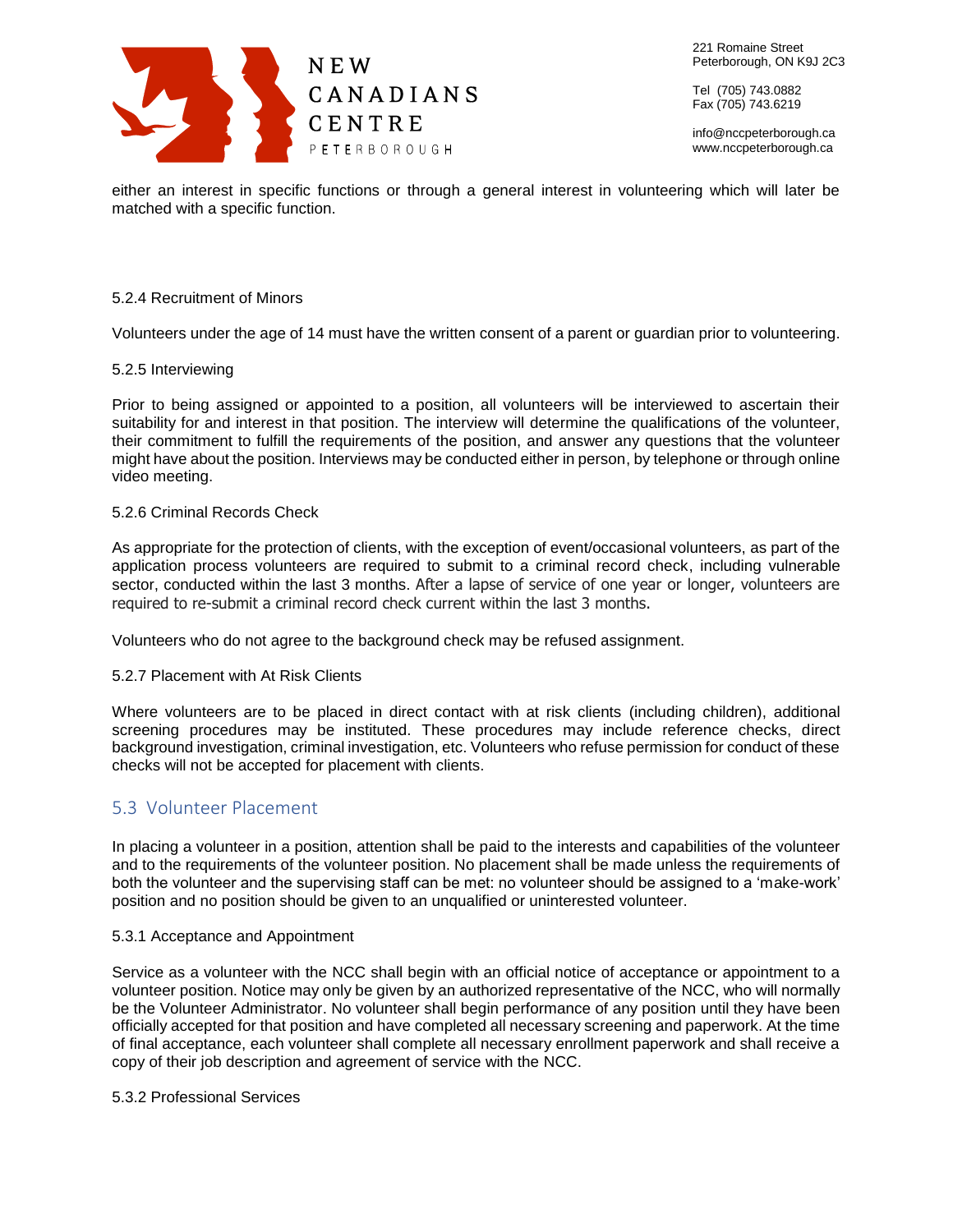

info@nccpeterborough.ca www.nccpeterborough.ca

Volunteers shall not perform professional services for which certification or licensing is required unless currently certified or licensed to do so. A copy of such certificate or license should be maintained by the Volunteer Administrator.

# 5.3.3 Length of Service

All volunteer positions shall have a set term of duration. It is highly recommended that this term shall not be longer than one-year, with an option for renewal at the discretion of both parties.

# <span id="page-5-0"></span>5.4. Volunteer Training and Development

#### 5.4.1 Orientation

All volunteers will receive a general orientation on the nature and purpose of the NCC, an orientation on the nature and operation of the program or activity for which they are recruited, and a specific orientation on the purposes and requirements of the position which they are accepting in that effort. NCC volunteers are also required to participate in anti-racism and/or anti-oppression training as part of their recruitment and placement process.

#### 5.4.2 On-the-Job Training

Volunteers will receive specific on-the-job training to provide them with the information and skills necessary to perform their volunteer assignment. The timing and methods for delivery of such training should be appropriate to the complexity and demands of the position and the capabilities of the volunteer.

Staff who are in a supervisory capacity to volunteers shall have primary responsibility for design and delivery of on-the-job training to volunteers assigned to them.

#### 5.4.3 Continuing Education

Additional training and educational opportunities may be made available to volunteers during their connection with the NCC. This continuing education may include both additional information on performance of their current volunteer assignment as well as more general information, and might be provided either by the NCC or by assisting the volunteer to participate in educational programs provided by other groups.

#### 5.4.4 Conference Attendance

Volunteers are authorized to attend conferences and meetings which are relevant to their volunteer assignments, including both those of the NCC and of other organization. Prior approval from the volunteer's supervisor should be obtained before attending any conference or meeting if attendance will interfere with the volunteer's work schedule or if reimbursement of expenses is sought.

# <span id="page-5-1"></span>5.5. Volunteer Supervision

#### 5.5.1 Requirement of a Supervisor

Each volunteer who is accepted to a position with the NCC must have a clearly identified supervisor who is responsible for direct management of that volunteer. This supervisor, who may be the Volunteer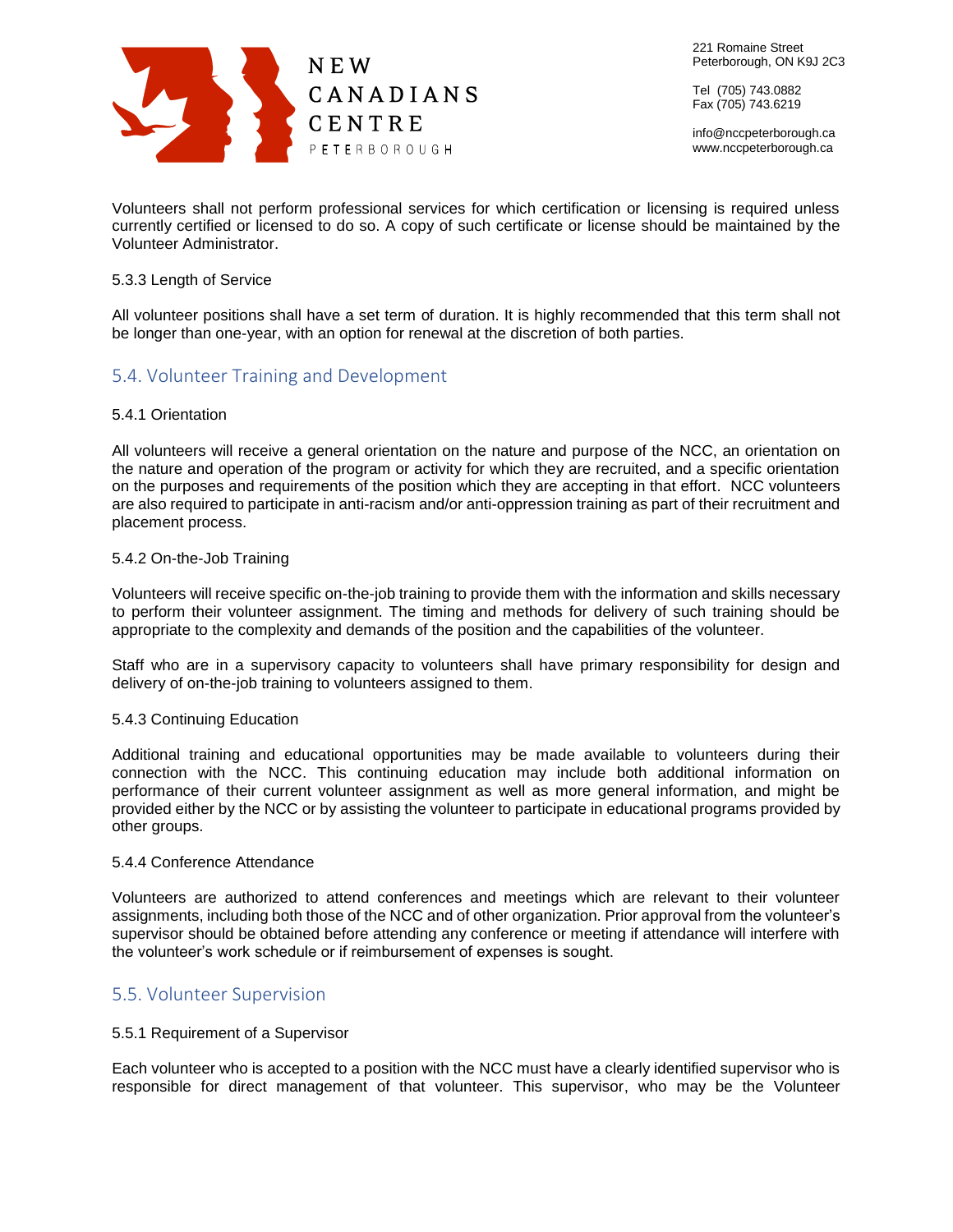

info@nccpeterborough.ca www.nccpeterborough.ca

Administrator or other member of staff, shall be responsible for day-to-day management and guidance of the work of the volunteer, and shall be available to the volunteer for consultation and assistance.

Staff who are supervising volunteers are responsible for maintaining regular communication with the Volunteer Administrator on the status of volunteers, and are responsible for the timely provision of all necessary paperwork. The Volunteer Administrator should be informed immediately of any substantial change in the work or status of a volunteer and should be consulted in advance before any corrective action is taken.

#### 5.5.2 Volunteers as Volunteer Supervisors

A volunteer may act as a supervisor of other volunteers, provided that the supervising volunteer is under the direct supervision of a paid staff member.

#### 5.5.3 Volunteer/Staff Relationships

Since individual staff are in a better position to determine the requirements of their work and their own abilities, no volunteer will be assigned to work with a staff person without the consent of that staff person. Since volunteers are considered a valuable resource in performing the NCC's work, staff are encouraged to seriously consider creative ways in which volunteers might be of service and to consult with the Volunteer Administrator if they feel in need of assistance or additional training.

Volunteers and staff are considered to be partners in implementing the mission and programs of the NCC, with each having a role to play. It is essential for the proper operation of this relationship that each partner understand and respect the needs, abilities and responsibilities of the other.

#### 5.5.4 Lines of Communication

Volunteers are entitled to all necessary information pertinent to the performance of their work assignments. Accordingly, volunteers should be included in and have access to all appropriate memos, materials, and meetings relevant to the work assignments. Primary responsibility for ensuring that the volunteer receives such information will rest with the direct supervisor of the volunteer.

Lines of communication should operate in both directions, and should exist both formally and informally.

#### 5.5.5 Absenteeism

If expecting to be absent from a scheduled duty, volunteers should inform their staff supervisor or Volunteer Administrator as far in advance as possible so that alternative arrangements may be made. Continual absenteeism will result in a review of the volunteer's work assignment or term of service.

# <span id="page-6-0"></span>5.6 Volunteer Evaluation

#### 5.6.1 Standards of Performance

Standards of performance shall be established for each volunteer position to a level appropriate to the position. These standards may include the work to be done in that position, measurable indicators of whether the work was accomplished, and appropriate timelines for accomplishment of the work. Creation of these standards will be a joint function of staff or Volunteer Administrator and the volunteer assigned to the position, and a copy of the standards should be provided to the volunteer along with a copy of their job description at the beginning of their assignment.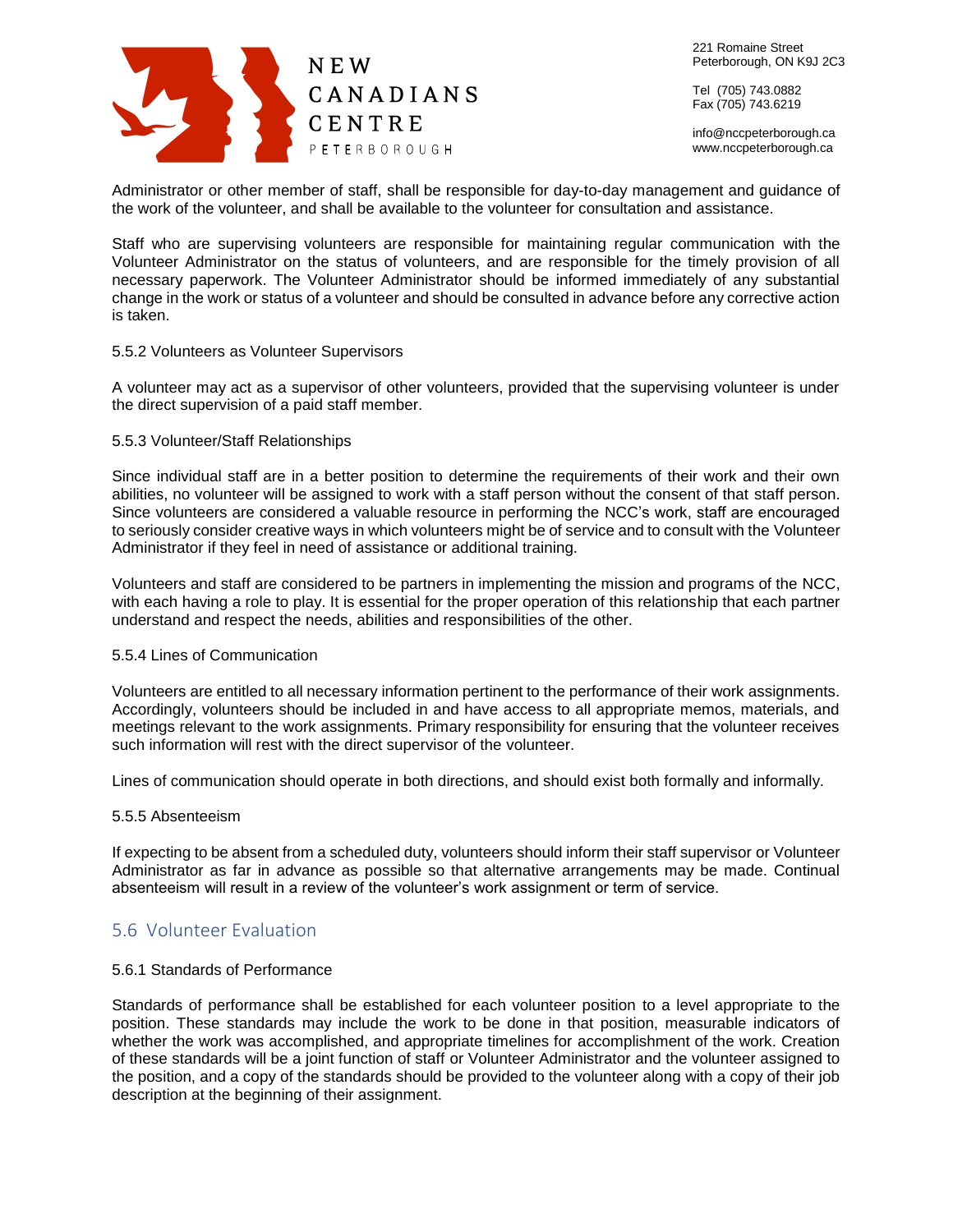

221 Romaine Street Peterborough, ON K9J 2C3

Tel (705) 743.0882 Fax (705) 743.6219

info@nccpeterborough.ca www.nccpeterborough.ca

# 5.6.2 Evaluations

Volunteers shall receive periodic performance reviews or evaluations by the Volunteer Administrator. The evaluation session is utilized to review the performance of the volunteer, to suggest any changes in work style, to seek suggestions from the volunteer on means of enhancing the volunteer's relationship with the NCC, to convey appreciation to the volunteer, and to ascertain the continued interest of the volunteer in serving in that position.

Evaluations should include both an examination of the volunteer's performance of position responsibilities and a discussion of any suggestions that the volunteer may have concerning the position or project with which the volunteer is connected.

The evaluation session is an opportunity for both the volunteer and the NCC to examine and improve their relationship. Input from the supervisory staff person should be included in the evaluation. A written record should be kept of each evaluation session.

# 5.6.3 Corrective Action

In appropriate situations, corrective action may be taken following an evaluation. Examples of corrective action include the requirement of additional training, re-assignment of a volunteer to a new position, suspension of the volunteer, or dismissal from volunteer service.

# 5.6.4 Concerns and Grievances

Decisions involving corrective action of a volunteer may be reviewed for appropriateness. If corrective action is taken, the affected volunteer shall be informed of the procedures for expressing their concern or grievance.

# <span id="page-7-0"></span>5.7 Volunteer Departure/End of Service

# 5.7.1 Resignation

Volunteers may resign from their volunteer service with the NCC at any time. It is requested that volunteers who intend to resign provide advance notice of their departure and a reason for their decision.

# 5.7.2 Dismissal of a Volunteer

Volunteers who do not adhere to the policies and procedures of the NCC or who fail to satisfactorily perform their volunteer assignment are subject to dismissal.

Possible grounds for dismissal may include, but are not limited to, the following: gross misconduct or insubordination, being under the influence of alcohol or drugs, theft of property or misuse of NCC equipment or materials, abuse or mistreatment of clients or co-workers, failure to abide by NCC policies and procedures, failure to meet physical or mental standards of performance, and failure to satisfactorily perform assigned duties.

No volunteer will be terminated until the volunteer has had an opportunity to discuss the reasons for possible dismissal with supervisory staff. Prior to dismissal of a volunteer, staff should seek the consultation and assistance of the Volunteer Administrator.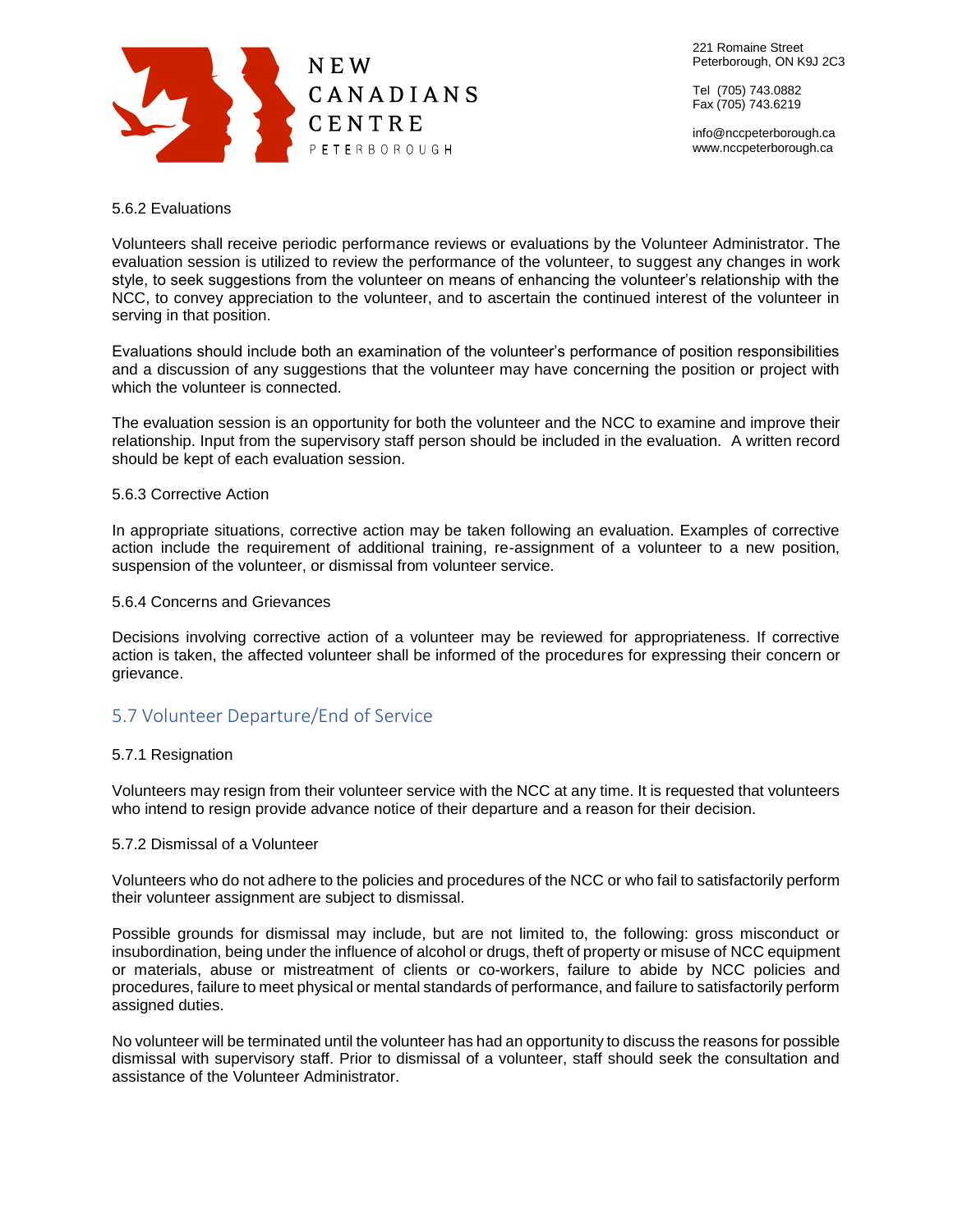

info@nccpeterborough.ca www.nccpeterborough.ca

5.7.3 Notice of Departure or Re-Assignment of a Volunteer

In the event that a volunteer departs the NCC, whether voluntarily or involuntarily, or is re-assigned to a new position, it shall be the responsibility of the Volunteer Administrator to inform those affected staff and clients that the volunteer is no longer assigned to work with them. In cases of dismissal for cause, this notification should be given in writing and should clearly indicate that any further contact with the volunteer is outside any scope of relationship with the NCC.

# 5.7.4 Exit Interviews

Exit interviews, where possible, should be conducted by the Volunteer Administrator with volunteers who are leaving their positions. The interview should ascertain why the volunteer is leaving the position, suggestions the volunteer may have to improving the position, and the possibility of involving the volunteer in some other capacity with the NCC.

# <span id="page-8-0"></span>5.6. Volunteer Support and Recognition

# 5.6.1 Reimbursement of Expenses

Volunteers are eligible for reimbursement of reasonable expenses incurred while undertaking business for the NCC. The Volunteer Administrator shall distribute information to all volunteers regarding specific reimbursable items. Prior approval must be sought for any expenditure.

# 5.6.2 Access to NCC Property and Materials

As appropriate, volunteers shall have access to NCC property and materials necessary to fulfill their duties, and shall receive training in the operation of any equipment. Property and materials shall be utilized only when directly required for NCC purposes.

# 5.6.3 Insurance

NCC volunteers are covered for accidental injury while on NCC business by the NCC Blanket Accident Insurance Policy. The Volunteer Administrator will provide further details to volunteers upon request.

# 5.6.4 Recognition

The Volunteer Administrator is responsible to ensure appropriate formal and informal recognition of volunteers. Possible options for recognition may include an annual volunteer recognition event, thank you cards, or small tokens of appreciation. General recognition of the role of volunteers in the success of the NCC will also be highlighted on an annual basis through such means as the annual report, volunteer recognition event or other similar activities.

# 5.6.5 Volunteer Career Paths

Volunteers are encouraged to grow and develop their skills while serving with the NCC, and are to be assisted through promotion to new volunteer jobs to assume additional and greater responsibilities. If so desired by the volunteer, the NCC should assist the volunteer in maintaining appropriate records of volunteer experience that would assist the volunteer in future career opportunities, both paid and volunteer.

# 5.6.6 Evaluation of NCC Volunteer Utilization